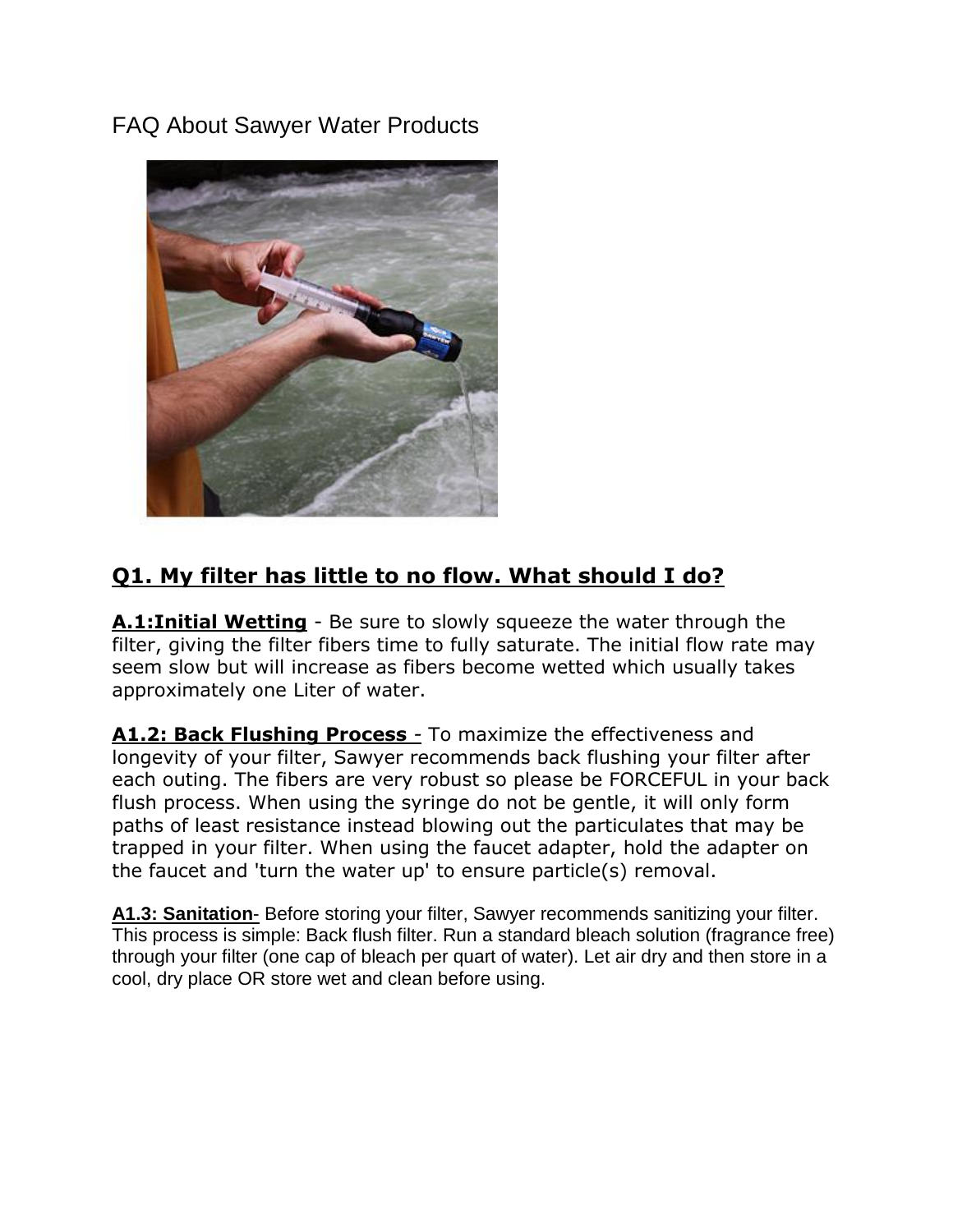**A1.4: Non-backflushed Filters** - In case you forgot to back flush your filter after your last outing and flow seems to be little to diminished, soak the filter in hot tap water (not boiling) for about an hour and then back flush using hot tap water. REMEMBER to back flush FORCEFULLY! When using the syringe, do not be gentle, it will only form paths of least resistance instead of blowing out the particulates that may be trapped in your filter. When using the faucet adapter, hold the adapter on the faucet and 'turn the water up' to ensure particle(s) removal.

A1.5: Calcium Build Up - (If after above steps your filter still seems to be clogged) Soak the filter in hot tap water for about an hour and then back wash using hot tap water. If this doesn't work, it could be dried calcium. Soak the filter in vinegar for 1/2 hour and then flush with hot water. You may have to repeat this a few times to get it all the way clean. Make sure you back flush with all the force you can - hold the faucet adapter on the faucet and turn the water on. The filters are tough and can take more force than you can give with the faucet adapter.

# *Q2. My pouch seems to be leaking water (holes in seams), how do I prevent this from happening in the future?*

**A2.1: Initial Wetting** - It is usually not the pouch causing the leak, it is usually the filter. Either the filter was not completely wetted at first point of use or too much pressure has been applied to pouch during filtration process. Be sure to slowly squeeze the water through the filter, giving the filter fibers time to fully saturate. The initial flow rate may seem slow, but will increase as fibers become wetted.

**A2.2: Back Flushing Process**- Back flush your filter (better and more often) using your syringe. You cannot hurt the filter fibers, so please be FORCEFUL in your back flush process. When using the syringe, do not be gentle, it will only form paths of least resistance instead of blowing out the particulates that may be trapped in your filter.

**A2.3: Filter Application** - Do not over tighten the filter on the pouch. Over tightening can cause the o-rings to embed into the threads or lodge into the opening of the pouch. If the o-ring is out of place you may not a have a tight seal and water could leak out the bottom of the filter. Please watch our video on [Important Squeeze Filter Tipst](http://youtu.be/VDXUQcAS63A)o better understand how to care for your squeeze bags. Until you learn the perfect balance of force and cleaning, we recommend bringing a backup pouch with you on your trip.

**A2.4: Torn Pouches**- Before the pouches leave the factory they are 100% air tested. While they are rugged, these pouches are not indestructible. They tear as a result of too much pressure being applied and this happens when water is forced through the filter too fast or your filter needs cleaning and is creating more resistance.Â Do not squeeze the pouch as hard or wring the pouch. Torn pouches are not covered under the warranty.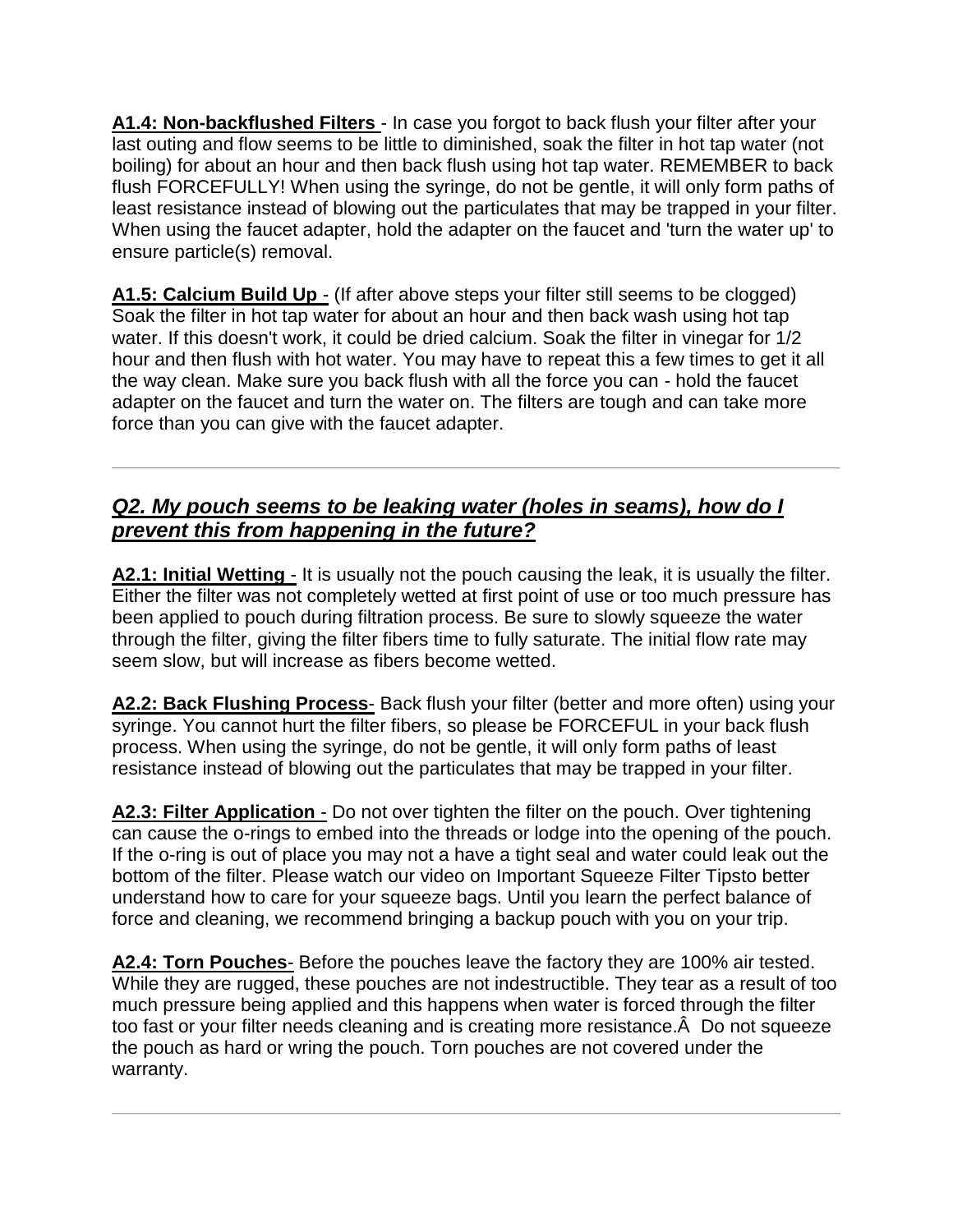#### *Q3. Does the Sawyer filter remove taste, chemicals and heavy metals form water?*

**A3.1: Taste**- The Sawyer filter removes taste that comes from bacteria, dirt, and green matter.

**A3.2: Chemicals**- The Sawyer filter does NOT remove iron, sulfur, other chemicals, or simple compounds. Taste can be masked by using flavor additives like Gatorade or crystal light (filter needs to be cleaned immediately after using them).

**A3.3 Heavy Metals** - The Sawyer filters are not made with charcoal. While other portable filters have charcoal, they lack in amount of media and adequate dwell time. Therefore, they only remove small amounts of heavy metals, pesticides, etc. (when used in real life applications). Try using better sources of water, if possible.

### *Q4. What is the difference between the PointONE™ and Point ZEROTWO™ Filtration Systems and how do I know which to use?*

First, Sawyer's filters and purifiers are rated in Absolute Microns. This means there is no pore size larger than 0.1 or 0.02 micron in size on the PointONE™ and PointZEROTWO™ respectively. This means that it is **impossible**for harmful bacteria, protozoa, or cysts like E. coli, Giradia, Vibrio cholerae and Salmonella typhi (which cause Cholera and Typhoid) to pass through the Sawyer filters and purifiers. At 7 log (99.99999%) the filter attains the highest level of filtration available today. The PointZEROTWO™ filter removes both bacteria and viruses.

**A4.1: Sawyer PointONE™ Filtration - The PointONE™ filtration system is usually all** you would need unless you are traveling internationally (developing countries) where waterborne viruses such as hepatitis and/or Polio are present. This system removes all harmful pathogens from your water.

**A4.2: Sawyer PointZEROTWO™ Purifier** - If viruses are an issue, we offer the PointZeroTWO™ Purifier (0.02 micron absolute pores), the first and thus far only portable purification device to physically remove viruses which it does at a >5.5 log (99.9997%) rate, exceeding EPA and NSF recommendations. Due to the significantly higher level of filtration, PointZEROTWO's flow rate is considerably slower than the PointONE™ filters.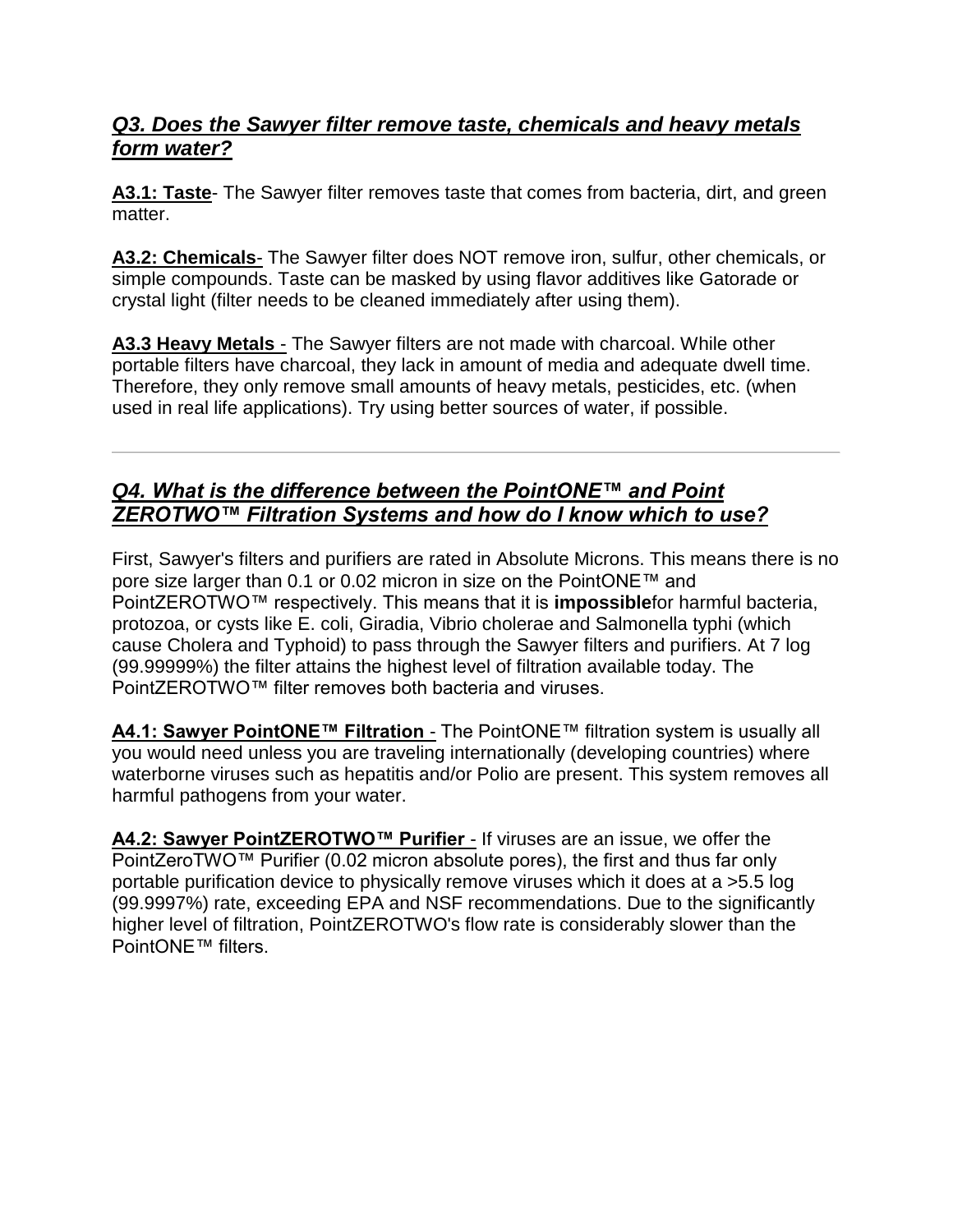**A4.3: North America vs. Third World Countries** - In North America we do not have concerns about viruses in our water. They simply cannot survive. Viruses derive from contaminated human sewage and die shortly after entering a body of water. In Third World countries outbreaks have occurred due to poor treatment of sewage. Sewage without viruses can be handled by the PointONE™ filter. The only viruses with the potential to survive in water are hepatitis (which is rare) and Polio (which is extremely rare). You can contact CDC for information on virus outbreaks in areas for which you are traveling.

## *Q5: How fast should the water come out of my filter?*

**A5:**Flow rates - vary depending on how clean the filter is and how well you cleaned the filter. Altitude also affects the flow rates (the higher you go the slower the flow. Also, the PointZEROTWO™ filter flows much slower that the Point ONE.

## *Q6. How do I care for my filter during freezing weather?*

**A6.1: Before initial wetting** - Filter is safe from freezing temperatures if it has never been wetted.

**A6.2: After initial wetting**- While there is no definitive way to tell if a filter has been damaged due to freezing, Sawyer recommends replacing your filter if you suspect that it has been frozen.

**A6.3: During trips** - If you are in freezing temperatures we recommend that you store your filter in your pocket or close to your person so that your body heat can prevent freezing. **THERE IS NO WARRANTY FOR A FROZEN FILTER**

#### *Q7. I would like to purchase a Sawyer filtration system, but how do I know which system I need?*

All of our filters are easy to use and while we can point you to what applications the filters are best used for, your choice will be based largely on a personal preference.

**A7.1: Filtration for Individuals**- If you are looking for a filter you will be using for yourself, the following products will be best for you needs.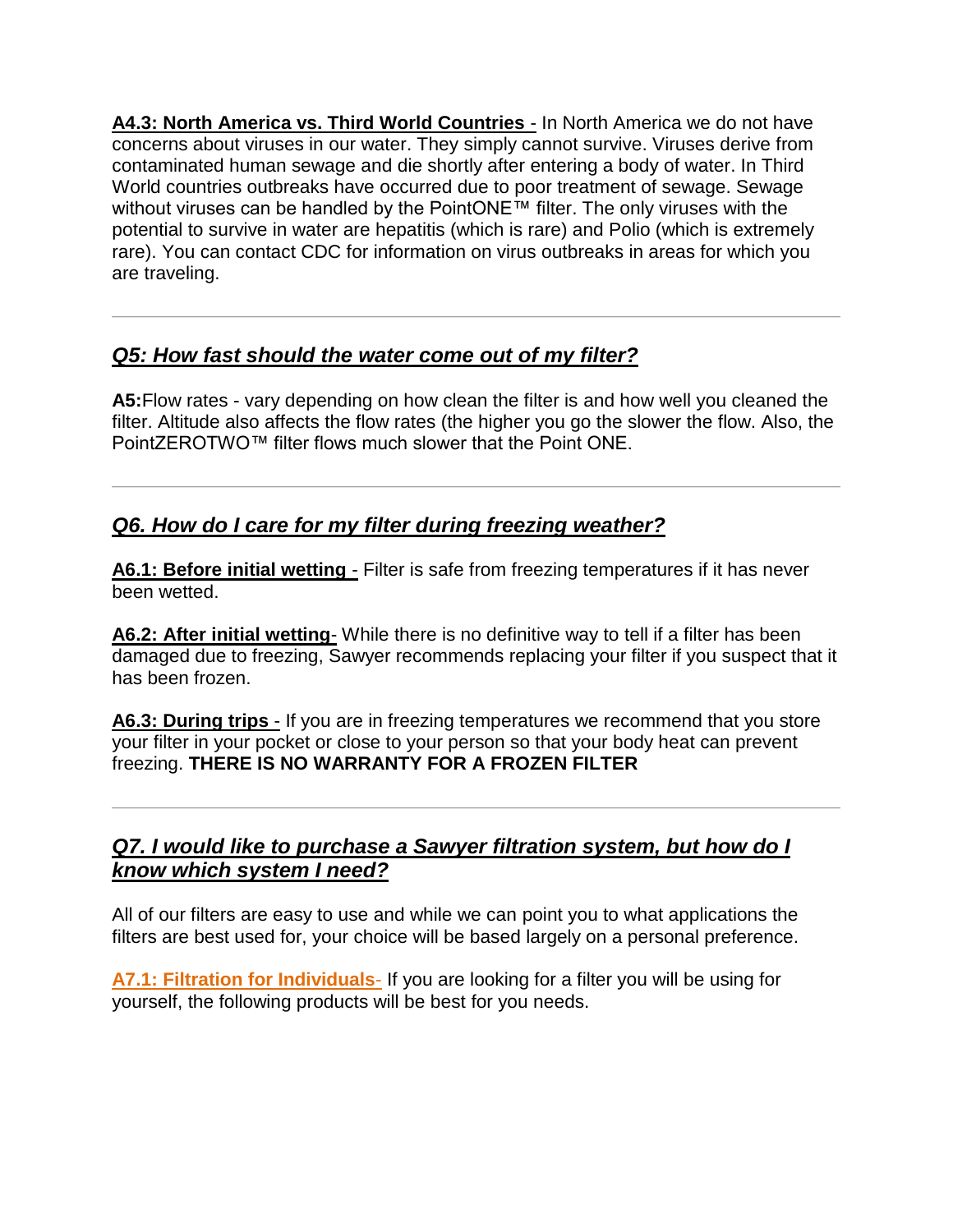**14-00009 (Squeeze Filter with 16 oz, 32 oz, and 64 oz pouches)** - This is the simple, portable, lightweight system that won [Backpacker Magazine's Editor's choice in 2012.](http://www.sawyer.com/awards.html) The threaded filter makes it easy to adapt. It is perfect for backpackers who want clean water fast without adding much weight.

**14-00010 (Squeeze Filter with one 32 oz pouch)** - This is the same Sawyer Squeeze Filter but only includes one 32 oz pouch.

**14-00013 (All-in-One Filter)**- This versatile system is also based off the popular SP131. This system includes a screw on filter filter, a 32 oz pouch for portability, a faucet adapter to filter tap water, and everything you need all to use it as a bucket gravity filtration system.Â This is perfect for individual use, groups, and emergency preparedness kits.

**14-00007 (Personal Water Filtration Bottle)**- This is a simple bottle system that comes with a back-flushing syringe. Perfect for traveling to areas where you do not trust the water.

**A7.2: Filtration for Groups**- If you are looking for something that can provide a larger amount of water for a group of people, the following products will be best for you.

**14-00013 (All-in-One Filter)**- This versatile system is also based off the popular SP131 mentioned above. This system includes a screw on filter filter, a 32 oz pouch for portability, a faucet adapter to filter tap water, and everything you need all to use it as a bucket gravity filtration system. This is perfect for individual use, groups, and emergency preparedness kits.

**14-00001 (4 Complete Liter Gravity Filtration System)**- This gravity filtration system comes with two 4 Liter bags that use gravity to filter the water from one bag to another. It is good for camping or hiking and longer distances with larger groups or where water is less accessible.

**14-00010 (PointONE™ Bucket Adapter Kit)**- This filter can be mounted to just about any plastic bucket. It is good for remote cabins, natural disasters, and emergency preparedness. It can be used to provide a long term water source.

**A7.3: Portability vs. Stationary**- Whether you are filtering on the go or sticking around a while, we have something for everyone. Our bucket filters, when applied to larger buckets, may be better for keeping in one location. While our Squeeze filters are light and always ready to go.

**A7.4: Kid Friendly** - Anyone can use our filters. They are low maintenance and light weight which is perfect for kids going on trips to summer camp or to see the world. They are very easy transport and use.